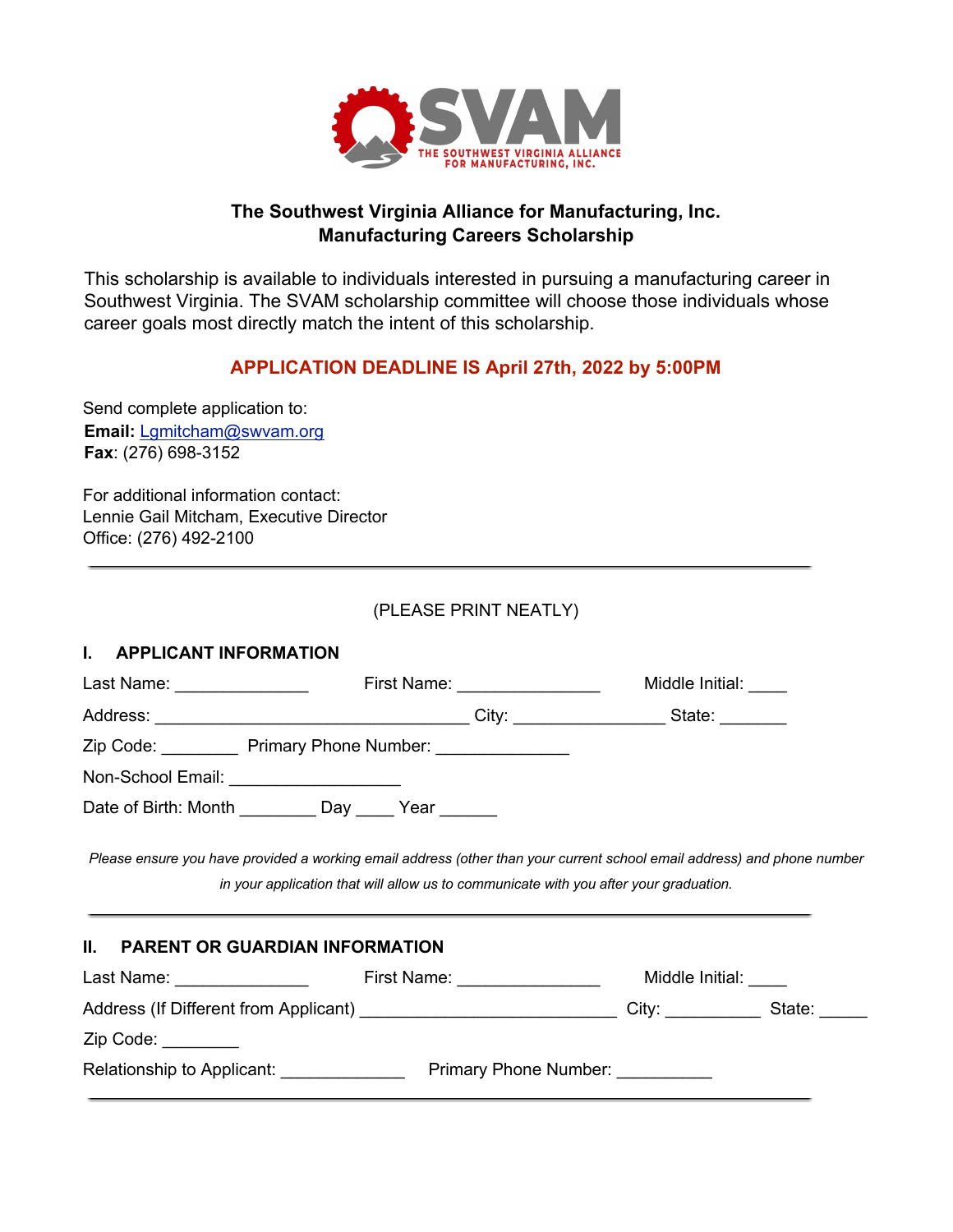#### **II. FINANCIAL DATA (Required)**

Total Annual Household Income: \_\_\_\_\_\_\_\_\_\_\_\_\_\_ How many people live in the home? \_\_\_\_\_\_

*The Total Annual Household Income should include income for every earner in the home.*

### **III. HIGH SCHOOL DATA**

High School: \_\_\_\_\_\_\_\_\_\_\_\_\_\_\_\_\_\_\_\_\_\_\_\_\_\_\_\_\_\_\_\_\_High School County: \_\_\_\_\_\_\_\_\_\_\_\_\_\_

GPA: \_\_\_\_\_\_\_\_

### **IV. TECHNICAL TRAINING (If Applicable)**

| School:       | Program of Study: |
|---------------|-------------------|
| Date Started: | Date Completed:   |

# **V. EMPLOYMENT**

Employment #1.

*Please list employment experience, if any. (Continue on separate sheet if necessary).*

|                     |                               | Job Title: ___________________  |
|---------------------|-------------------------------|---------------------------------|
|                     |                               |                                 |
|                     |                               |                                 |
| Employer: Employer: |                               | Job Title: ____________________ |
| End Date:           | and the state of the state of |                                 |
|                     |                               | End Date: $\_\_$                |

# **VI. CAREER GOALS**

Select a program of study to be pursued:

- $\square$  Engineering
- $\Box$  Welding
- $\Box$  Machining
- $\Box$  Industrial Maintenance
- $\Box$  Control systems/PLC programming
- $\Box$  Instrumentation
- $\Box$  Drafting/Design
- $\Box$  Robotics
- $\Box$  Environmental Health and Safety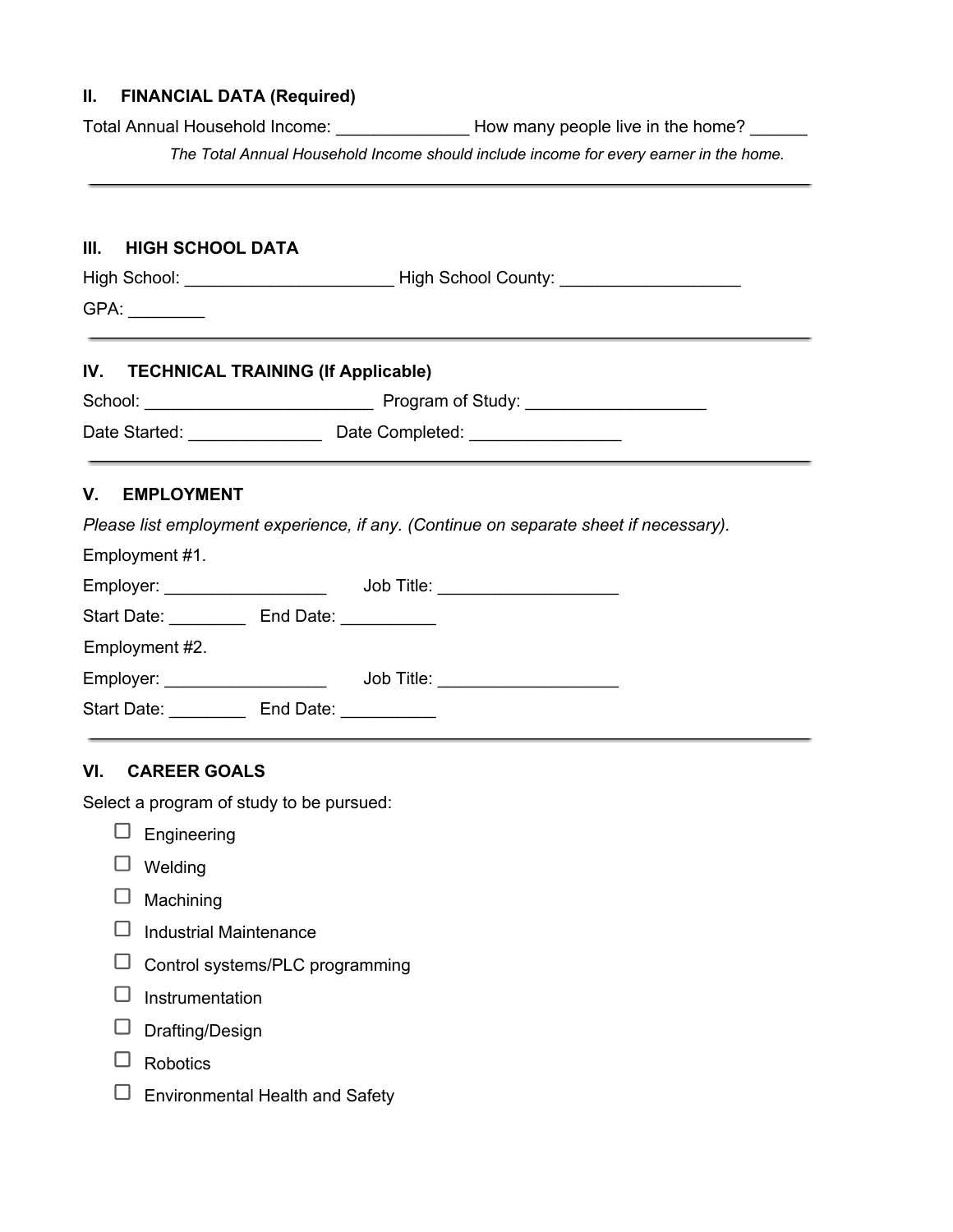Tell us how you plan to apply this education toward a career in manufacturing (you may continue on a separate sheet).

 $\mathcal{L}_\mathcal{L} = \mathcal{L}_\mathcal{L} = \mathcal{L}_\mathcal{L} = \mathcal{L}_\mathcal{L} = \mathcal{L}_\mathcal{L} = \mathcal{L}_\mathcal{L} = \mathcal{L}_\mathcal{L} = \mathcal{L}_\mathcal{L} = \mathcal{L}_\mathcal{L} = \mathcal{L}_\mathcal{L} = \mathcal{L}_\mathcal{L} = \mathcal{L}_\mathcal{L} = \mathcal{L}_\mathcal{L} = \mathcal{L}_\mathcal{L} = \mathcal{L}_\mathcal{L} = \mathcal{L}_\mathcal{L} = \mathcal{L}_\mathcal{L}$  $\mathcal{L}_\mathcal{L} = \mathcal{L}_\mathcal{L} = \mathcal{L}_\mathcal{L} = \mathcal{L}_\mathcal{L} = \mathcal{L}_\mathcal{L} = \mathcal{L}_\mathcal{L} = \mathcal{L}_\mathcal{L} = \mathcal{L}_\mathcal{L} = \mathcal{L}_\mathcal{L} = \mathcal{L}_\mathcal{L} = \mathcal{L}_\mathcal{L} = \mathcal{L}_\mathcal{L} = \mathcal{L}_\mathcal{L} = \mathcal{L}_\mathcal{L} = \mathcal{L}_\mathcal{L} = \mathcal{L}_\mathcal{L} = \mathcal{L}_\mathcal{L}$  $\mathcal{L}_\mathcal{L} = \mathcal{L}_\mathcal{L} = \mathcal{L}_\mathcal{L} = \mathcal{L}_\mathcal{L} = \mathcal{L}_\mathcal{L} = \mathcal{L}_\mathcal{L} = \mathcal{L}_\mathcal{L} = \mathcal{L}_\mathcal{L} = \mathcal{L}_\mathcal{L} = \mathcal{L}_\mathcal{L} = \mathcal{L}_\mathcal{L} = \mathcal{L}_\mathcal{L} = \mathcal{L}_\mathcal{L} = \mathcal{L}_\mathcal{L} = \mathcal{L}_\mathcal{L} = \mathcal{L}_\mathcal{L} = \mathcal{L}_\mathcal{L}$ 

 $\mathcal{L}_\mathcal{L} = \mathcal{L}_\mathcal{L} = \mathcal{L}_\mathcal{L} = \mathcal{L}_\mathcal{L} = \mathcal{L}_\mathcal{L} = \mathcal{L}_\mathcal{L} = \mathcal{L}_\mathcal{L} = \mathcal{L}_\mathcal{L} = \mathcal{L}_\mathcal{L} = \mathcal{L}_\mathcal{L} = \mathcal{L}_\mathcal{L} = \mathcal{L}_\mathcal{L} = \mathcal{L}_\mathcal{L} = \mathcal{L}_\mathcal{L} = \mathcal{L}_\mathcal{L} = \mathcal{L}_\mathcal{L} = \mathcal{L}_\mathcal{L}$ 

College You Plan to Attend: \_\_\_\_\_\_\_\_\_\_\_\_\_\_\_\_\_\_\_\_\_\_\_\_\_\_\_

### **VII. OTHER SCHOLARSHIPS**

*Please list all other scholarships that you expect to receive.*

*(Continue on a separate sheet if necessary).*

| Scholarship #1: | Amount (per semester): |
|-----------------|------------------------|
| Scholarship #2: | Amount (per semester): |

 $\mathcal{L}_\mathcal{L} = \mathcal{L}_\mathcal{L} = \mathcal{L}_\mathcal{L} = \mathcal{L}_\mathcal{L} = \mathcal{L}_\mathcal{L} = \mathcal{L}_\mathcal{L} = \mathcal{L}_\mathcal{L} = \mathcal{L}_\mathcal{L} = \mathcal{L}_\mathcal{L} = \mathcal{L}_\mathcal{L} = \mathcal{L}_\mathcal{L} = \mathcal{L}_\mathcal{L} = \mathcal{L}_\mathcal{L} = \mathcal{L}_\mathcal{L} = \mathcal{L}_\mathcal{L} = \mathcal{L}_\mathcal{L} = \mathcal{L}_\mathcal{L}$  $\_$  $\_$ 

#### **VIII. FINANCIAL NEED**

Please list/describe how you will pay for your tuition and fees other than scholarships.

 $\mathcal{L}_\text{max} = \mathcal{L}_\text{max} = \mathcal{L}_\text{max} = \mathcal{L}_\text{max} = \mathcal{L}_\text{max} = \mathcal{L}_\text{max} = \mathcal{L}_\text{max} = \mathcal{L}_\text{max} = \mathcal{L}_\text{max} = \mathcal{L}_\text{max} = \mathcal{L}_\text{max} = \mathcal{L}_\text{max} = \mathcal{L}_\text{max} = \mathcal{L}_\text{max} = \mathcal{L}_\text{max} = \mathcal{L}_\text{max} = \mathcal{L}_\text{max} = \mathcal{L}_\text{max} = \mathcal{$ 

### **IX. LETTER OF RECOMMENDATION**

A letter of recommendation must be submitted with application from an academic professional or employer.

#### **X. CERTIFICATION**

I acknowledge decisions made by the Southwest Virginia Alliance for Manufacturing, Inc. and the SVAM